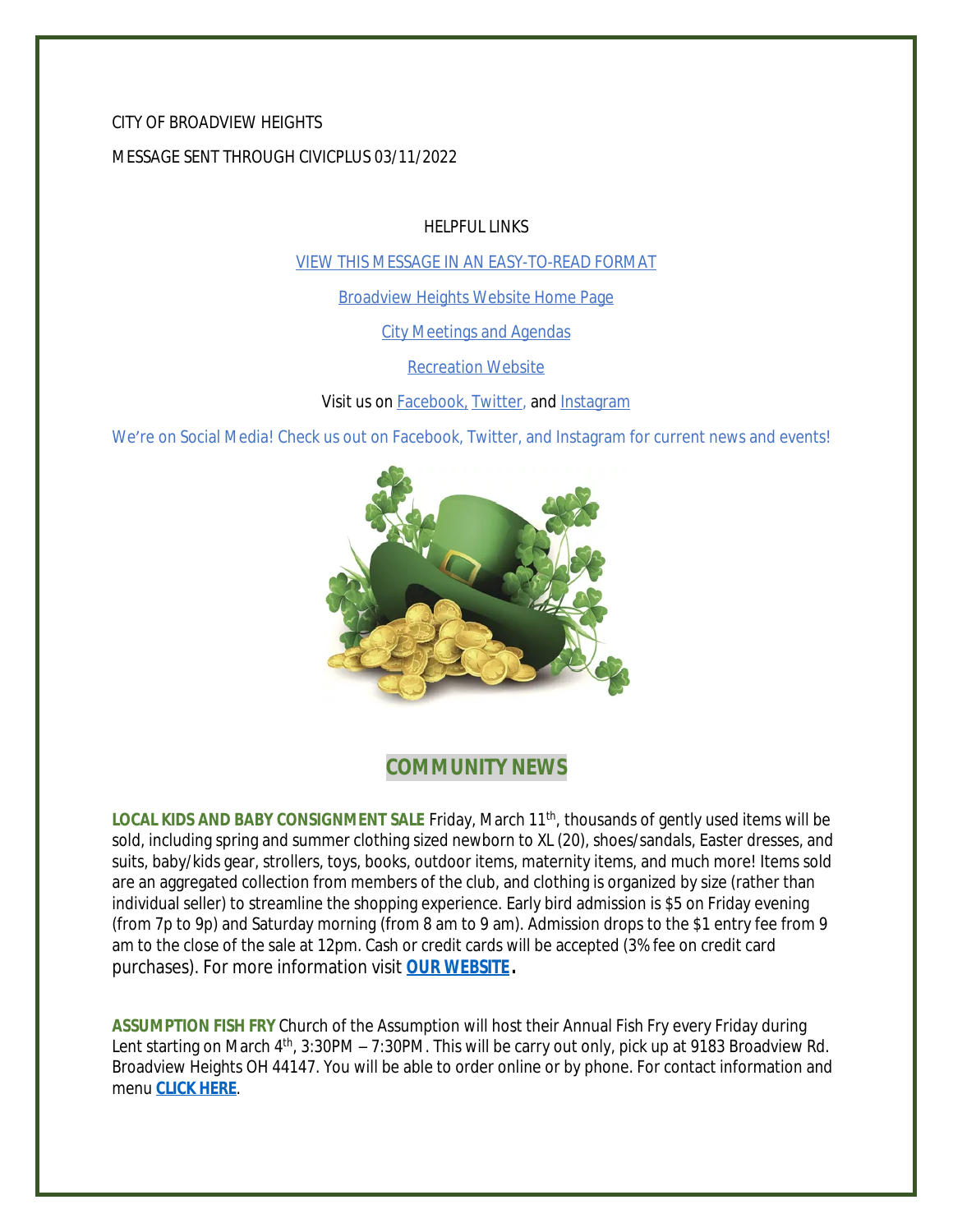**EMPTY BOWL DRIVE THRU On** Wednesday, March 23, 2022 The Empty Bowl Project will host it's second Drive Thru event. Pick up times will be from 5:00PM-6:00PM & 6:00PM-7:00PM. A \$15.00 donation will be accepted for tickets, available at Start Sports 7033 Mill Rd. in Brecksville, and Broadview Chiropractic & Health 1100 W. Royalton Rd. in Broadview Heights. For more information contact Bill Rittman at 440-725-4893 – **[abrittman@sbcglobal.net](mailto:abrittman@sbcglobal.net)** or Kevin Krcmar at 440-590-2380 – **[klkrcmar@gmail.com](mailto:klkrcmar@gmail.com)** .

"Empty Bowls" is an international project to fight hunger, personalized by artists and art organizations on a community level. The project was created by The Imagine/RENDER Group, a 501 (c)3 organization. "Empty Bowls" allows local artists, art groups, and craftsmen to create and donate bowls. Guests are invited to choose a bowl and enjoy a simple meal of soup, salad, and bread in exchange for a minimum cash donation. The guests keep their bowls as a reminder of all of the empty bowls in the world. All proceeds from the event go to a local food bank. All proceeds from this event will go to the Brecksville Food Pantry and South Hills Lend-A-Hand Food Bank in Broadview Heights.

**Memorial Day Drive-Thru Parade** Due to the success of last year's Memorial Day Drive-Thru Parade and with COVID still among us, the City of Broadview Heights would like to honor those who served by having another Memorial Day Parade "Drive-Thru" in 2022. The drive-thru will begin at 10 am on Monday, May 30th at the Broadview Heights Community Center, 9543 Broadview Road, and will continue on until 12 pm.

In an effort to make this a truly community event, The City of Broadview Heights would love for you to memorialize a serviceman or servicewoman that is near and dear to you. Honor your hero, by decorating your car with their photos, display their uniform in your window, write their name and service branch on your vehicle and share their story with others as they drive through. We will display pictures of your tribute in a gallery on our social media pages. Space is limited, so if you would like to participate you can RSVP by May 15th, 2022 to Kristy Knudsen at **[kknudsen@broadview-heights.org](mailto:kknudsen@broadview-heights.org)** and we can reserve a spot for you.

**SCHOOLS FOUNDATION CAMPAIGN ENDS THIS WEDNESDAY** The BBH Schools Foundation is grateful to those who have supported their **BEE the IMPACT** campaign to date! We have made some great progress in raising funds for next year's teacher grants but we are still shy of our goal of raising \$15,000. The good news though - we still have a few days left! Help us hit our goal by visiting [www.bbhsf.org](http://www.bbhsf.org) and making a donation, becoming a sponsor of the Schools Foundation OR by accessing our online silent auction and placing a bid. **The auction ends this Wednesday @ 8pm!**

We have some great packages that are still under their market value and even a few priceless items needing some bidding love, such as our Sr. VIP parking space, graduation packages & our awesome BEE a Superintendent for a Day opportunity! Every dollar counts and we appreciate your continued efforts in helping our mission of *Supporting a Legacy of Fine Education* at the BBH Schools.

**SPOTLIGHTS THEATER PRESENTS PUFFS, A COMEDIC PARODY** The Broadview Heights, Spotlights' first show of the year, will be *Puffs*, *or Seven Increasingly Eventful Years at a Certain School of Magic & Magic.* This comedic parody by Matt Cox is set in the world of a certain Magical Boy Wizard who went to a certain Wizard School and conquered evil. This, however, is not his story. This is the story of the Puffs... who just happened to be there too. It is a tale for anyone who has never been destined to save the world. Tickets are \$15 for adults and \$12 for seniors and students. Running March 4<sup>th</sup> through March 13th. To purchase tickets **[VISIT THEIR WEBSITE](http://www.broadview-heights-spotlights.org/theater/)**.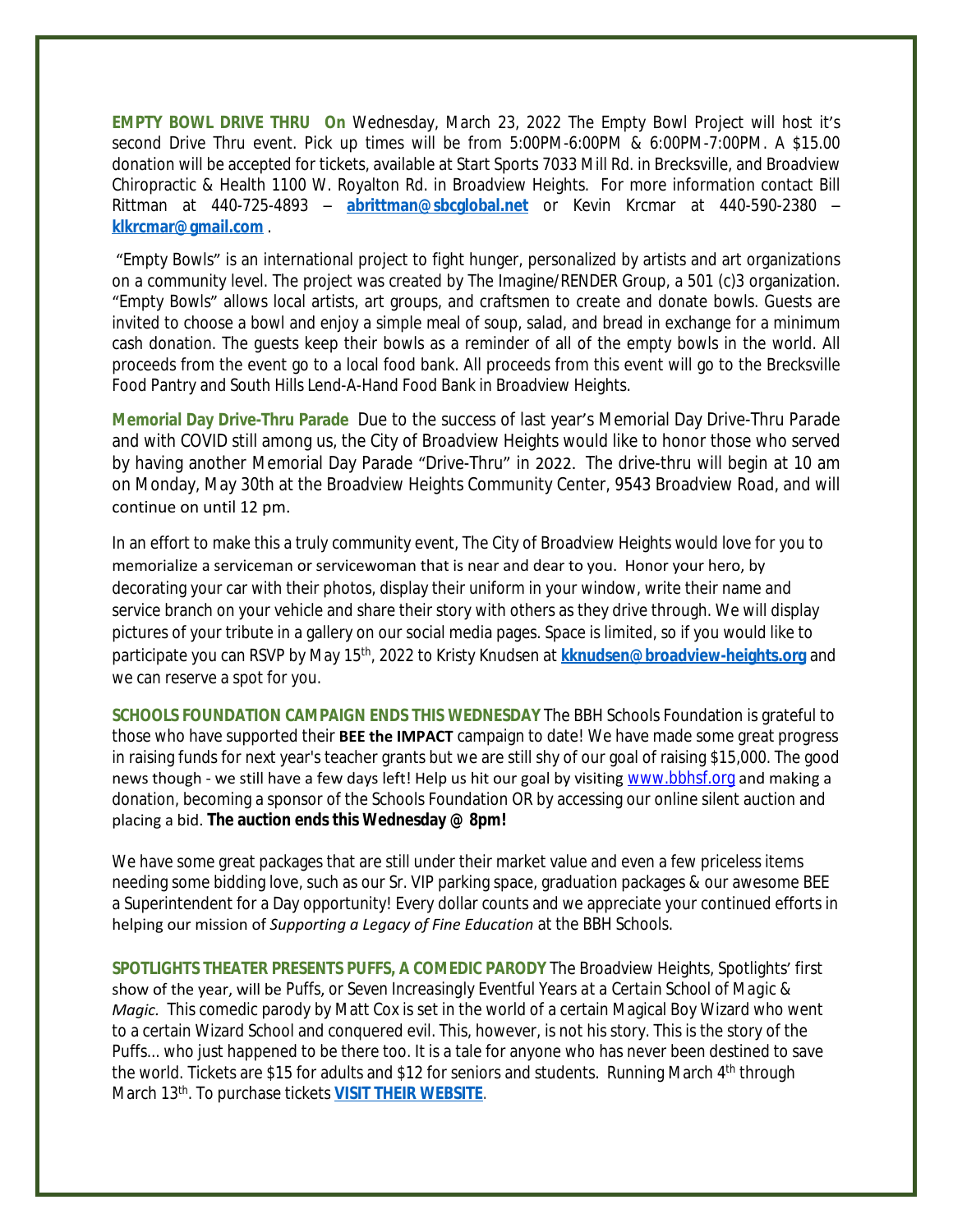**WANT TO PERFORM AT ONE OF OUR EVENTS** We are so fortunate to have so many talented live music bands in Northeast Ohio. We have limited time slots to book every band, we try our best to pick the best fit for our amphitheater. If you would like to submit an application please visit **[OUR WEBSITE!](https://broadview-heights.org/FormCenter/Mayors-Office-14/Band-Inquiry-Form-122)**

**CUYAHOGA SOIL AND WATER CONVERSATION DISTRICT** is promoting three events. See below:

- Native Seed, Plant, and Tree/Shrub sale [www.cuyahogaswcd.org/programs/native-seed](http://www.cuyahogaswcd.org/programs/native-seed-plant-and-treeshrub-sales)**plant-and-treeshrub-sales**
- Poster Contest **[www.cuyahogaswcd.org/events/2022/04/01/poster-contest-registration](http://www.cuyahogaswcd.org/events/2022/04/01/poster-contest-registration-deadline)deadline**
- Master Rain Gardener **[www.cuyahogaswcd.org/events/2022/05/02/master-rain-gardener](http://www.cuyahogaswcd.org/events/2022/05/02/master-rain-gardener)**

### **SERVICE DEPARTMENT**

### **440-717-4068**

**Community Shred Day** Saturday, April 2, 2022 from 9:00AM-12:00PM at the Broadview Heights Service Garage. Residents can bring up to 5 bags of their private documents to be shredded on-site for free. Staples, fasteners and paper clips do NOT need to be removed. **No businesses please. Non perishable food donations will be accepted for Lend A Hand.**

**KEEP YOUR CATCH BASIN CLEAR** As the temperatures creep up (and down), make sure your catch basins are cleared of snow and ice so that the melting snow can drain properly.

**DISPOSAL OF WHITE GOODS/APPLIANCES** For a pick-up of these goods, please call the Service Department at 440-717-4022 by noon the Wednesday before pickup.

**DISPOSAL OF FURNITURE, MATTRESSES AND BOX SPRINGS** These items are to be disposed of with your regular trash. Upholstered items, mattresses and box springs MUST BE wrapped up in plastic (Painter's Plastic works well) to be picked up by Rumpke. Please contact Rumpke to inform them of the large item pick up 24 hours in advance at 1-800-828-8171. Additional information can be reviewed on our website **[HERE](https://www.broadview-heights.org/1027/Garbage-Recycling)**.

**DISCARDING OF WIPES** Please note that wipes (for example Clorox, Lysol, baby wipes…) are not to be flushed down toilets. These wipes are not made to breakdown. Please dispose of wipes in your garbage and only flush toilet paper. Thank you! NO wipes are flushable, even if the box says they are. Please dispose of wipes in your garbage and only flush toilet paper. Thank you!

### **BUILDING DEPARTMENT**

**440-526-6864**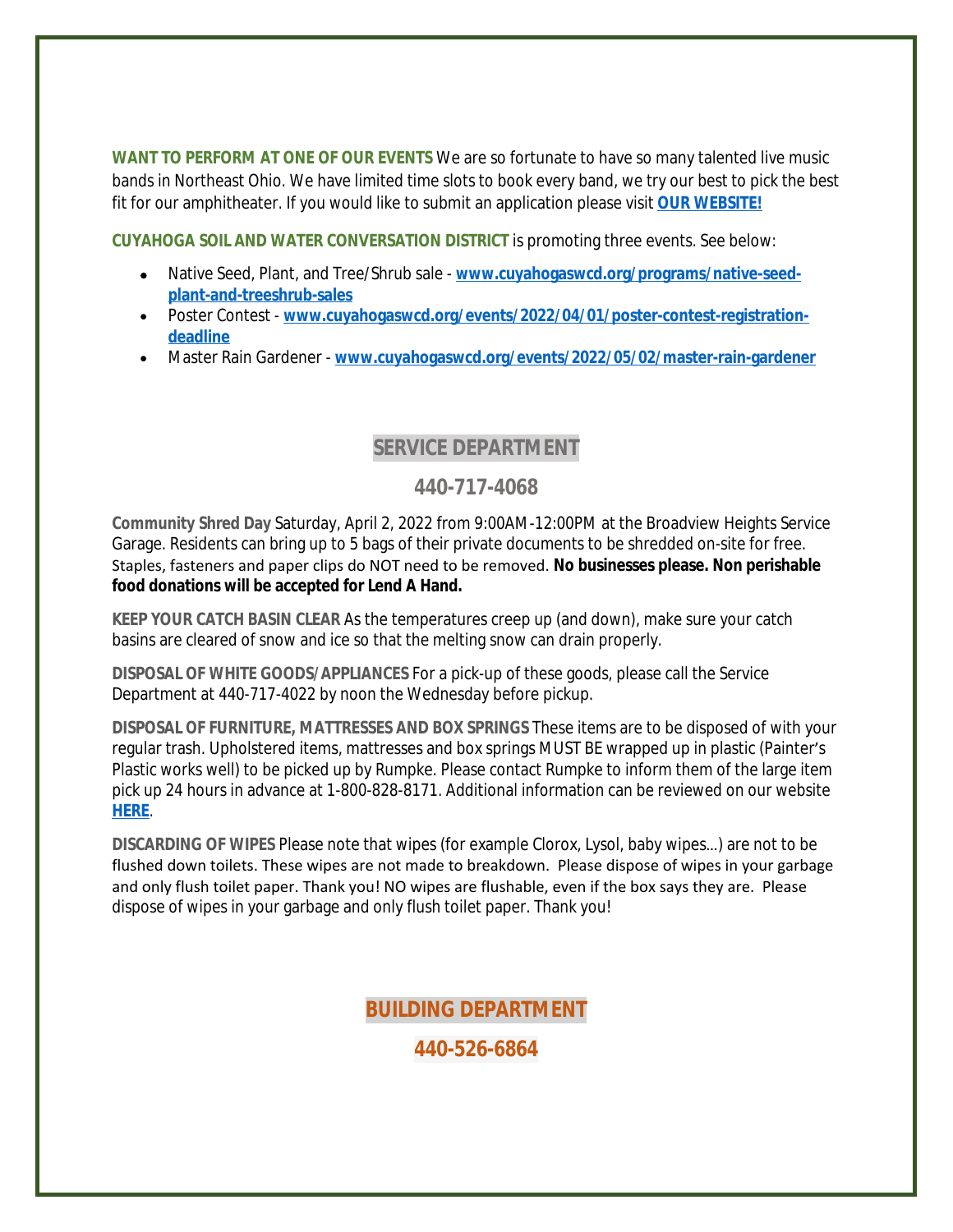**COMMON QUESTIONS, PROBLEMS, OR ISSUES HOMEOWNERS HAVE** As we head into spring and summer, the Building Department wants to answer some of the most common issues and problems concerning homeowners.

- Make sure grass is cut in a timely manner. Must not exceed 6 inches
- Weeds in beds and throughout yard must be maintained
- Garbage must not be put at the street until evening of the day before pick up
- All Garbage and trash containers should be kept behind the front of the house
- Boats, trailers and campers must be parked behind the front building lot line
- Trip Hazards: Check sidewalks and driveways to make sure they are not more than ¾ of an inch higher or lower than adjacent sidewalks/driveways.
- Clean moss growing on roofs and siding
- If installing a portable pool follow city quidelines
- If installing a gas line to your pool heater, outdoor fireplace, or grill it must be pressure tested and installed to all codes
- Grass maybe cut, and yardwork done by homeowners from 8 am to 8 pm
- Contractors may work from 7 am to 7 pm Monday thru Saturday
- Check with Building Department to make sure your contractors are registered and permitted properly

# **ENGINEERING DEPARTMENT**

### **440-838-4705**

**EAST EDGERTON ROAD BRIDGE DECK REPLACEMENT** As of now Great Lakes is scheduled to install detour signage for the Edgerton Rd Bridge on April 20<sup>th</sup> and the detour will be in place until August 17<sup>th</sup>, 2022. However there have been some delays with starting work and they are currently revising their schedule so these dates may be subject to change.

**IMPORTANT INFORMATION REGARDING TRAFFIC LIGHTS ON SR 82** The second set of signal heads in each direction is optically programmed to avoid giving conflicting indications to SR 82 traffic and potentially cause a vehicle to run a red light. Generally, whenever the first set of signals for EB or WB 82 traffic turns green, the second set will turn green as well. At the end of the phase, the first set should go to yellow and then red, while the second optically programmed set will remain green and activate the left turn arrows so as to clear out any traffic remaining between Market Place East and Glenwood. The optically programmed heads should only be visible to those vehicles in between the intersections so that vehicles back at the first set of signals do not mistakenly see green indications and think that they are able to proceed forward. Similarly, in instances where there is only side street demand on either Market Place East or Glenwood (but not both), the respective side street will be given a green light along with the downstream optically programmed heads so that vehicles turning right out onto 82 will be able to continue on their way through the adjacent intersection. Again, 82 traffic is seeing red at this time at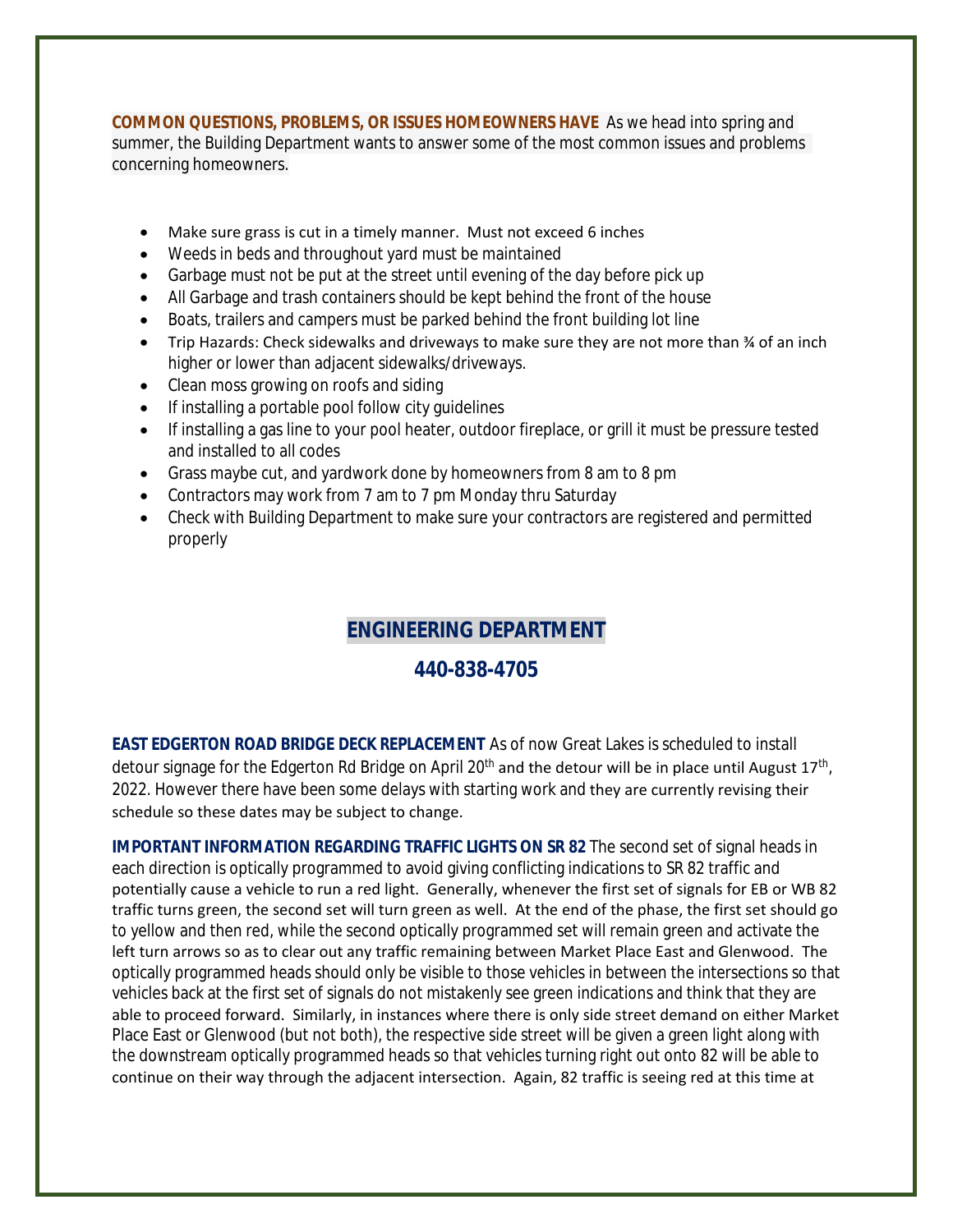the first set of signals and we do not want them to be able to see the second set of optically programmed signals which will be displaying green as this could cause them to run their red light.

The optically programmed heads are a safety measure that is necessary when you have a signalized offset intersection such as this.

**POINT OF SALE INSPECTION OF SEPTIC SYSTEMS** Please see the ordinance regarding the Point of Sale Inspection for residents with septic systems. **[1048.01 ORDINANCE POINT OF SALE INSEPECTIONS OF](https://codelibrary.amlegal.com/codes/broadviewhts/latest/broadview_oh/0-0-0-13398)  SEPTIC SYSTEMS.**

### **THE CITY OF BROADVIEW HEIGHTS IS ACCEPTING APPLICATIONS**

#### Apply online at: **<https://www.broadview-heights.org/jobs.aspx>**

#### **FULL TIME POSITIONS:**

**SERVICE WORKER** Performs a variety of Service Department jobs related to construction, maintenance, repair and labor – landscaping, leaf collection, snowplowing & salting, road and sewer crews. Current CDL, or at least a Temp CDL if hired before 3/23/2022.

#### **PART TIME POSITIONS:**

**RESIDENT SERVICES ATTENDANT** This position is responsible for providing excellent customer service by greeting and assisting the public as they call or enter City Hall and/or the Recreation Center. Ensures that visitor logs are completed and information and directions are provided as needed. Performs a variety of customer service and support tasks. Please **[visit our website](https://www.broadview-heights.org/Jobs.aspx?UniqueId=98&From=98&CommunityJobs=False&JobID=Resident-Services-Attendant-135)** for more information and to apply.

**PART TIME HEAD LIFEGUARD** Performs all Lifeguard duties and maintains presence on pool deck when not lifeguarding; oversees Lifeguards and Water Safety Instructors to ensure duties are completed properly and safety is maintained. Must have current certifications, prior supervisory experience and at least 2 years' experience as a Lifeguard.

**LIFEGUARD** Evening/Weekend and Day Shift positions are currently open. Must hold current Lifeguard Certification. We offer free certification training to be a Water Safety Instructor to our interested Lifeguards. Must be at least 15 years old. Please apply online or contact our Aquatics Manager at **[udrinko@broadview-heights.org](mailto:udrinko@broadview-heights.org)**.

**PT CUSTODIAN** Evenings and Weekend work, 20 – 24 hours/week. Performs custodial duties as directed, dusting, picking up trash and clutter, mopping, vacuuming, cleaning and restocking restrooms, cleaning and sanitizing surfaces and equipment. May assist with setting up and taking down chairs/tables/equipment for meetings and events.

**SUMMER JOBS:** Apply online at: **<https://www.broadview-heights.org/jobs.aspx>**

**SPLASH PARK /WATER SLIDE ATTENDANT** Work at outdoor Splash Park and/or indoor pool slide. Monitor safety by requiring that all patrons follow rules and act in a safe manner. Must be able to climb stairs to top of indoor slide and move safely on wet surfaces. Must be at least 15 years old, lifeguard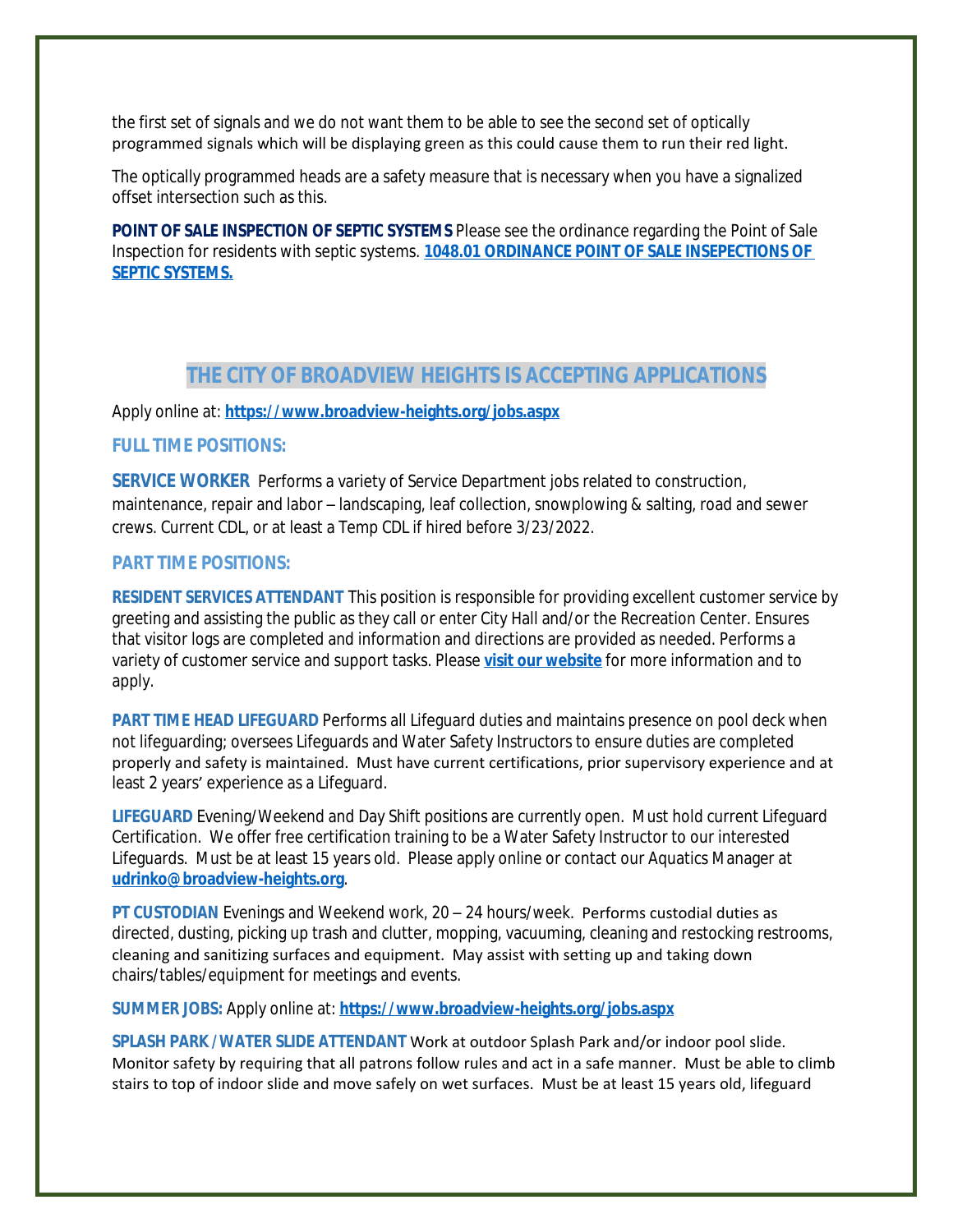certification not required. Must be willing and able to be trained on CPR/First Aid or already have certificate.

**LIFEGUARDS** Work at indoor pool and/or Splash Park, varied summer shifts available. Must be at least 15 years old, lifeguard certification required.

**CONCESSION STAND WORKER** Prepare and sell food and beverages at summer recreation league games and/or at Splash Park. Set up/Clean up area, follow sanitation rules and make change for patrons. Must be at least 15 years old.

**SEASONAL SERVIVE/RECREATION WORKER** Maintain baseball/softball fields, mow lawns, weed whack, landscaping, general labor, etc. At least 18 years old with a driver's license strongly preferred.

## **RECREATION DEPARTMENT 440-838-4522**

**AQUA EGG HUNT** The Aqua egg hunt is back and will take place on Saturday, April 2nd. This event is for children age 6 months to 10 years old. Spots will fill up quickly so **[register today](https://web1.myvscloud.com/wbwsc/ohbroadviewheightswt.wsc/search.html?module=AR&Type=FDD,EVENT)**!

**NEW BATTING CAGE** We will have days, times, and rates posted in April for the batting cage. You will have to reserve it, please look for information to be posted by 4/1.

**NEW SKATE PARK** Construction on the new Skate Park will begin Monday April 4<sup>th</sup>. It will take approximately one week to complete.

**NEW POOL HOURS** The new pool hours are as follows: Monday – Friday 5:30AM-8PM, Saturdays 7:30AM-6:00PM, and Sundays 7:30AM-4:00PM

**FITNESS CENTER AGE REQUIREMENT** Beginning Monday March 14<sup>th</sup>, anyone 13 and up can use the Fitness Center. We recommend that all 13-14 year olds take the youth fitness orientation class. Anyone 12 and under are not permitted in the fitness center.

**LIFEGUARDS** We are hiring lifeguards for all shifts, please contact Ursula Drinko at **[udrinko@broadview](mailto:udrinko@broadview-heights.org)heights.org** for more information.

**PROGRAMS/MEMBERSHIPS** Please visit us **[our website here](https://www.broadview-heights.org/292/Parks-Recreation)** for information on current programs, memberships and activities.

#### **CHECK US OUT ON FACEBOOK AND INSTAGRAM!**

#### **CURRENT OPERATING HOURS:**

Monday through Friday 5:30AM – 10:00PM

Saturday 7:30AM – 8:00PM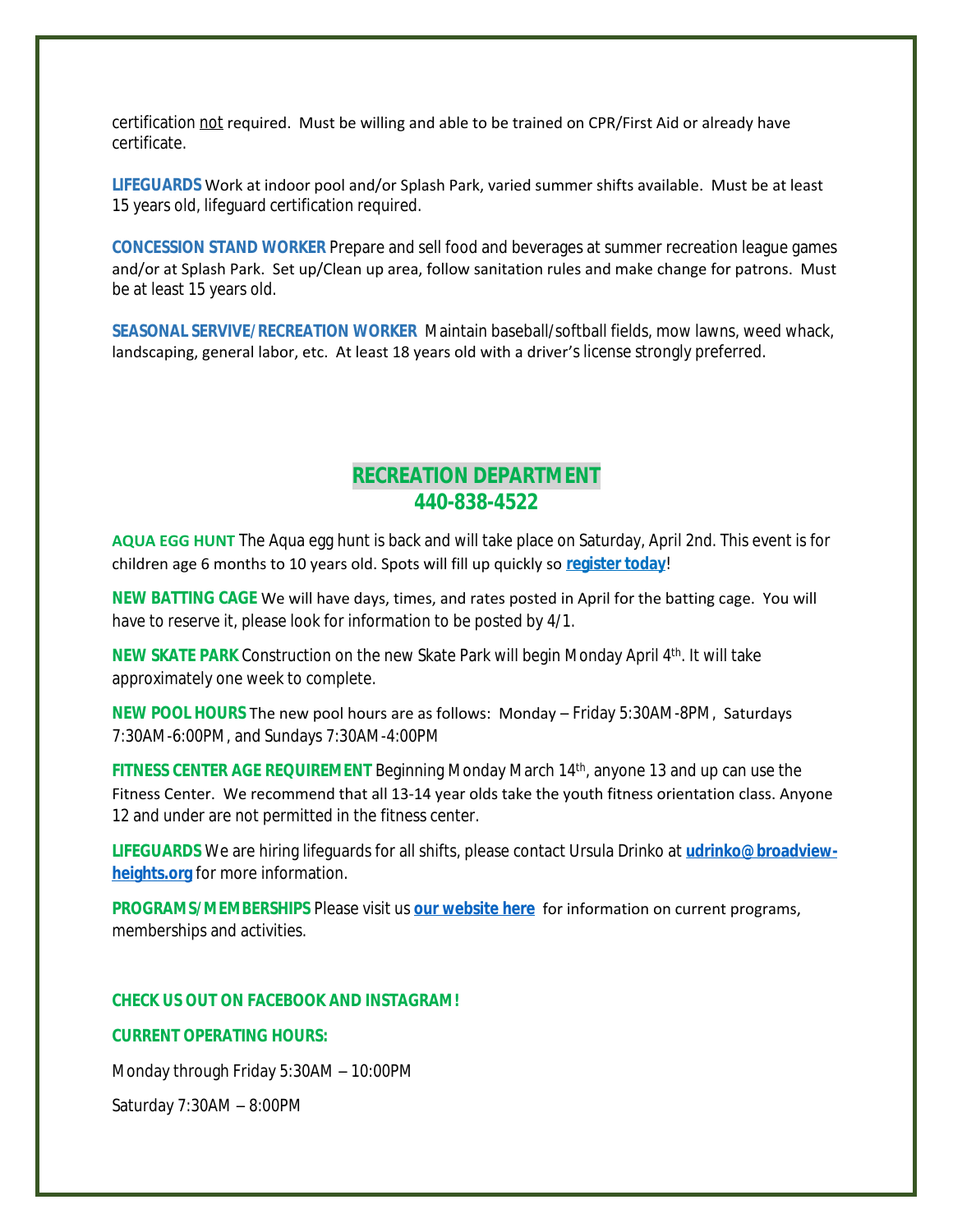Sunday 7:30AM - 6:00PM

## **HUMAN SERVICES DEPARTMENT**

### **440-526-4074**

**FREE COVID-19 AT HOME TEST KITS** In December, as the Omicron variant of the Coronavirus led to a spike in cases, the federal government announced it would start mailing at home COVID tests for free to any U.S. household that requests one. Every home in the U.S. is eligible to order 4 free at- home COVID- 19 tests. Orders will usually ship in 7-12 days. To request your free kits, log on to **[www.covidtests.gov](http://www.covidtests.gov)** and click on "Order Free At-Home Tests".

**AARP TAX-AIDE PROGRAM** The AARP Tax-Aide Program will NOT be scheduling appointments at the Broadview Heights Human Services Department in 2022 for the 2021 tax year. Due to a shortage of volunteers, they will be taking appointments ONLY at area branches of the Cuyahoga County Public Libraries. Please call the specific branch to schedule an appointment. The Tax-Aide sites in Cuyahoga County are: Brecksville Branch at 9089 Brecksville Rd. (440-526-1102), Middleburg Heights Branch at 16699 Bagley Rd. (440-234-3600), North Royalton Branch at 5071 Wallings Rd. (440-237-3800) and the Parma Branch at 6996 Powers Blvd. (440-885-5362). Availability of appointments is subject to the current status of the Covid-19 pandemic. AARP is anticipating using a drop off process to prepare returns, necessitating a return visit to the site to finalize returns.

**ACTIVITIES ALERT** All Broadview Heights Human Services programming are being offered in person. Please contact the office at 440-526-4074 for an updated list of virtual programming. Please check out the monthly newsletter which can be found on our website under **[Human Services / Department](https://mycommunityonline.com/find/broadview-heights-senior-center)  Newsletter**.

## **REMINDERS**

**2022 CHARTER REVIEW** The City Charter is reviewed every four years by the City Boards and Commissions, Council, and the Mayor, and a select group of qualified individuals representing Wards 1- 4. The Charter Review Commission meets weekly for as long as necessary to examine the City Charter, decide if changes are required, and make recommendations for the voters to consider at the November election.

The Broadview Heights Charter, meeting schedule, agenda, and minutes are on the City website: **[www.broadview-heights.org](http://www.broadview-heights.org/)**, located at the bottom of the Home Page. Please contact the Recording Secretary, Lisa Putka, via email: **[lputka@broadview-heights.org](mailto:lputka@broadview-heights.org)** or call 440-526-3651 for additional information.